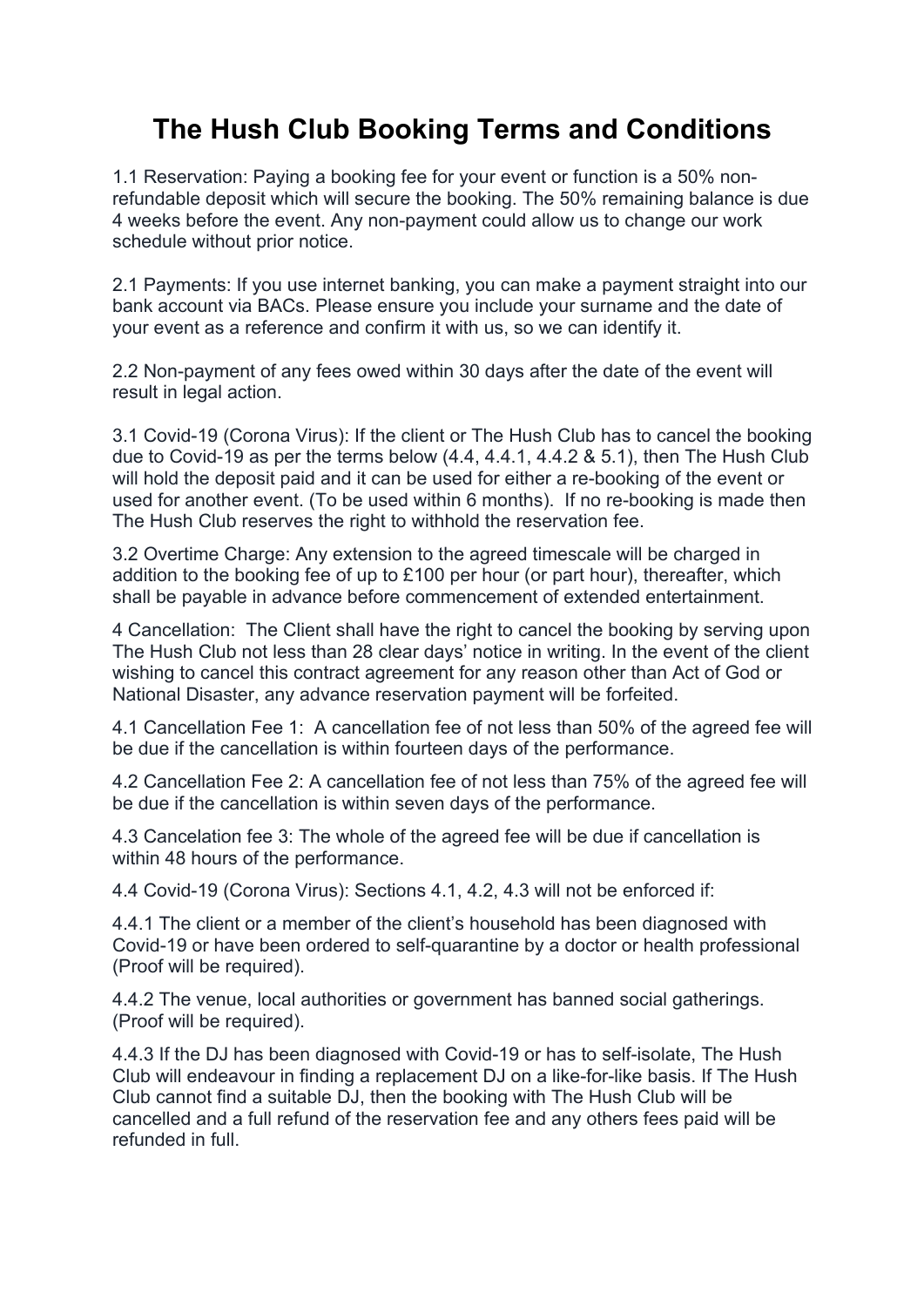5 Emergency Cancellation: In the unlikely event that The Hush Club is unable to attend personally, The Hush Club shall endeavour to provide a suitable substitute offering a similar service at no additional charge to the client. This does not apply in circumstances detailed below.

5.1 Force Majeure – The Hush Club will not be liable for failing to attend a booking, where the reason for non-attendance or late arrival is caused by adverse weather conditions (including Snow & Flooding), road closure, road traffic accident, vehicle breakdown, fuel shortages, acts of terrorism, industrial action, or other unavoidable circumstances deemed beyond our control.

6 Setup and Take Down Times: The hirer will appreciate that suitable time for venue access, safe installation and dismantling, and safe removal of equipment from the venue is required in addition to performance time. Therefore, the hirer and venue will allow suitable time for the installation and dismantling, and removal of disco equipment (up to 120 minutes each side of the booking times unless otherwise stated). Please note: The Hush Club shall not be liable for any additional charges levied to the client by the venue in relation to equipment assembly/removal timescales.

6.1 Overtime: Performance time and 'over time are restricted to a maximum of eight hours in a 24 hour period. Unless already agreed at the time of booking, the hirer agrees to make provision for suitable overnight accommodation to the satisfaction of the performer if booking time is exceeded.

6.2 Setting up and taking down: We can only set up if the performance area/function room is unoccupied and free from guests. Our equipment must be set up before guests arrive and if guests are already there we may not be able to set up. Stage, Dancefloor, and performance areas, must be free from obstacles and fully lit whilst set up and take down are in progress. Access to the loading area, doors, stairways must be clear when loading and unloading of equipment.

7 Sound Limiter: The hirer will inform The Hush Club prior to performance date confirmation of venue sound limiter installation. Please note The Hush Club reserves the right to decline entertainment at venues with a sound limiter installed.

8 Safe Venue Power Supply: The hirer ensures that they have verified venue power sources are electrically safe and conform to the HSE EAW Act 1989, and amendments thereafter. Copies of venue Electrical Installation Safety Certificate (Periodic Inspection Report to NIC EIC standards) must be made available upon request by the venue under LAW.

9 Public Liability Insurance: The Hush Club agrees to provide proof of Public Liability Insurance and certifications as required by the venue.

10 Licenses: The hirer will notify The Hush Club that all appropriate licenses as required by law are in force at the time of performance(s).

11 Safety & Security: The hirer agrees to provide adequate supervision of guests and will ensure that venue management adequately supervises customers and or staff on-site premises. Please note: Where the function may include guests under the age of 16 years, the client, (or parent) is responsible for the behaviour and safety of any minors attending the venue. The client will provide and maintain adequate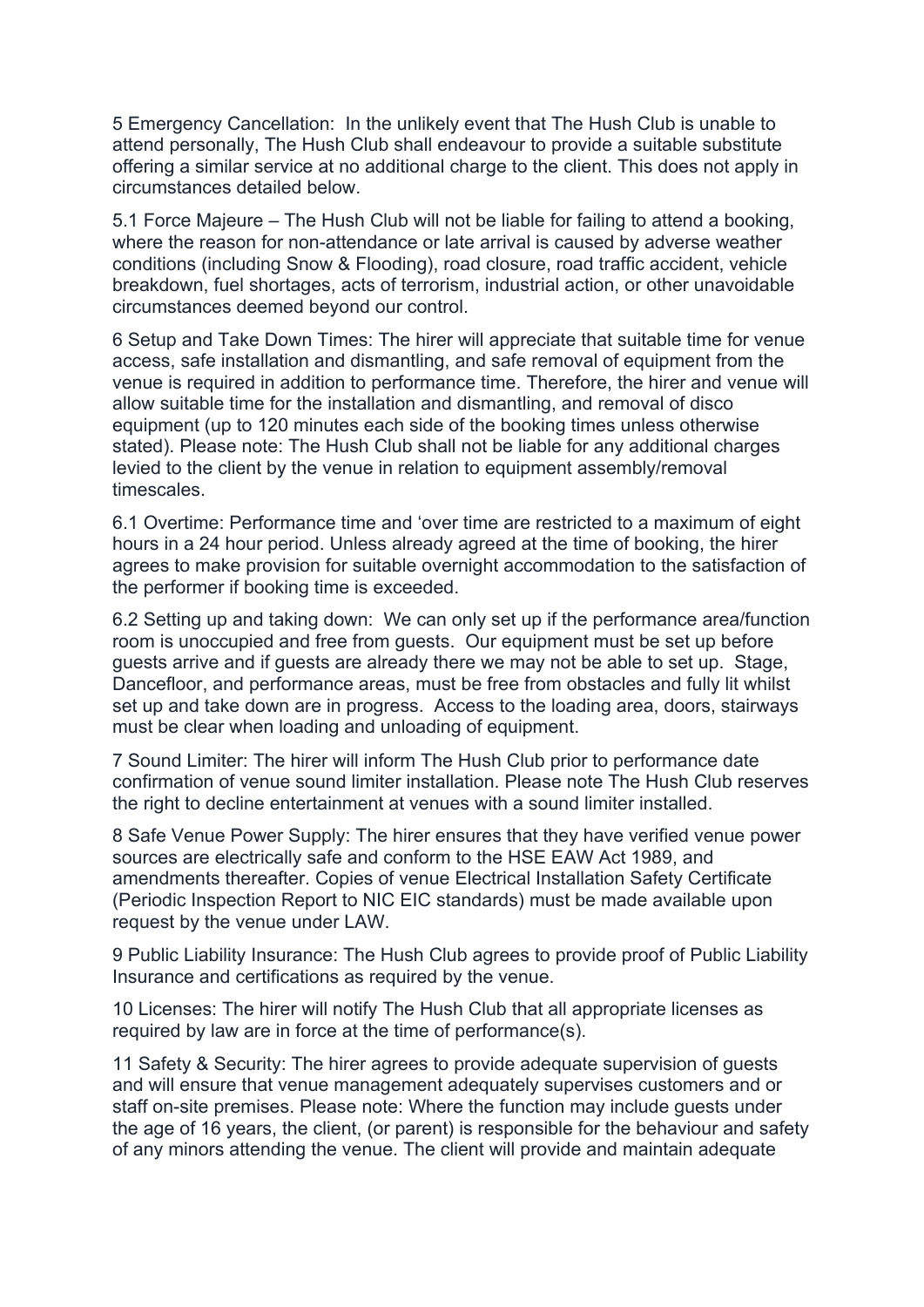adult supervision at all times. The Hush Club will not be liable for the supervision of minors.

11.1 Unwarranted Abuse or threatening behaviour from the hirer's guests or venue management or venue staff will not be tolerated and will result in the performance being terminated with no loss to the DJ or The Hush Club.

11.2 Damage Compensation: The hirer agrees that compensation for any loss of or damage to performing DJ's equipment, vehicle(s), or personal belongings caused by the hirer's guests, venue customers, and or venue staff may be sought including any additional costs.

12 Start and Finish Times: The hirer agrees that the confirmed entertainment start and finish times as specified in the contract are accurate and correct. Any extension beyond the confirmed finish time is at the discretion of The Hush Club and the management of the venue. See 3.1 for 'Overtime Charge'.

13 Playlists and Requests: The Hush Club will accept music lists and requests in advance of functions and will endeavor to play a reasonable number of the clients' chosen requests, provided such requests are submitted in writing before the event. The client also agrees that The Hush Club cannot guarantee the inclusion of any difficult to source, obsolete, or deleted titles either requested at the event or previously notified.

13.1 IMPORTANT: We do not allow guests to MC, Sing Songs, or Make Speeches unless this has been agreed upon prior to the booking confirmation.

14 Additional setup charge: Where the client requests that The Hush Club set up DJ equipment at an earlier time prior to the actual start of the function, the client acknowledges that a tiered charge may be made for this additional service and that this service will be subject to availability. In addition to any previously agreed charges, if The Hush Club should arrive at the client's venue at any earlier, prearranged time, and are unable to access the venue to set up the equipment or are prevented from doing so by the venue management, then the client shall be charged standing time at the hourly rate discretion of The Hush Club which must be settled in full before commencement of main entertainment.

14.1 Late access: The Hush Club will not be liable for any refund, in part or whole, where 'we are late accessing the venue and setting up purely because of earlier events over-running, or where 'we are prevented from accessing, setting up, or providing our professional services by the venue management. Neither will The Hush Club be obligated to provide an extension to the agreed timescale on a pro-rata basis in these circumstances.

14.2 Access and Parking: Where the venue does not have its own parking facilities, The Hush Club reserves the right to pass on any additional parking fees for a refund by the hirer. Please note: that in accordance with Health and Safety laws, The Hush Club will refuse to work at venues where illegal or hazardous parking is required in order to unload vehicles. This also applies to general health and safety concerns within the venue such as navigating cluttered or unlit stairways and exits.

14.3 Winter Performances: The venue management and or hirer must ensure that all ice and snow is cleared from the entrance and exit to the venue, where the The Hush Club DJ / Staff are to unload and load their vehicles prior to and after